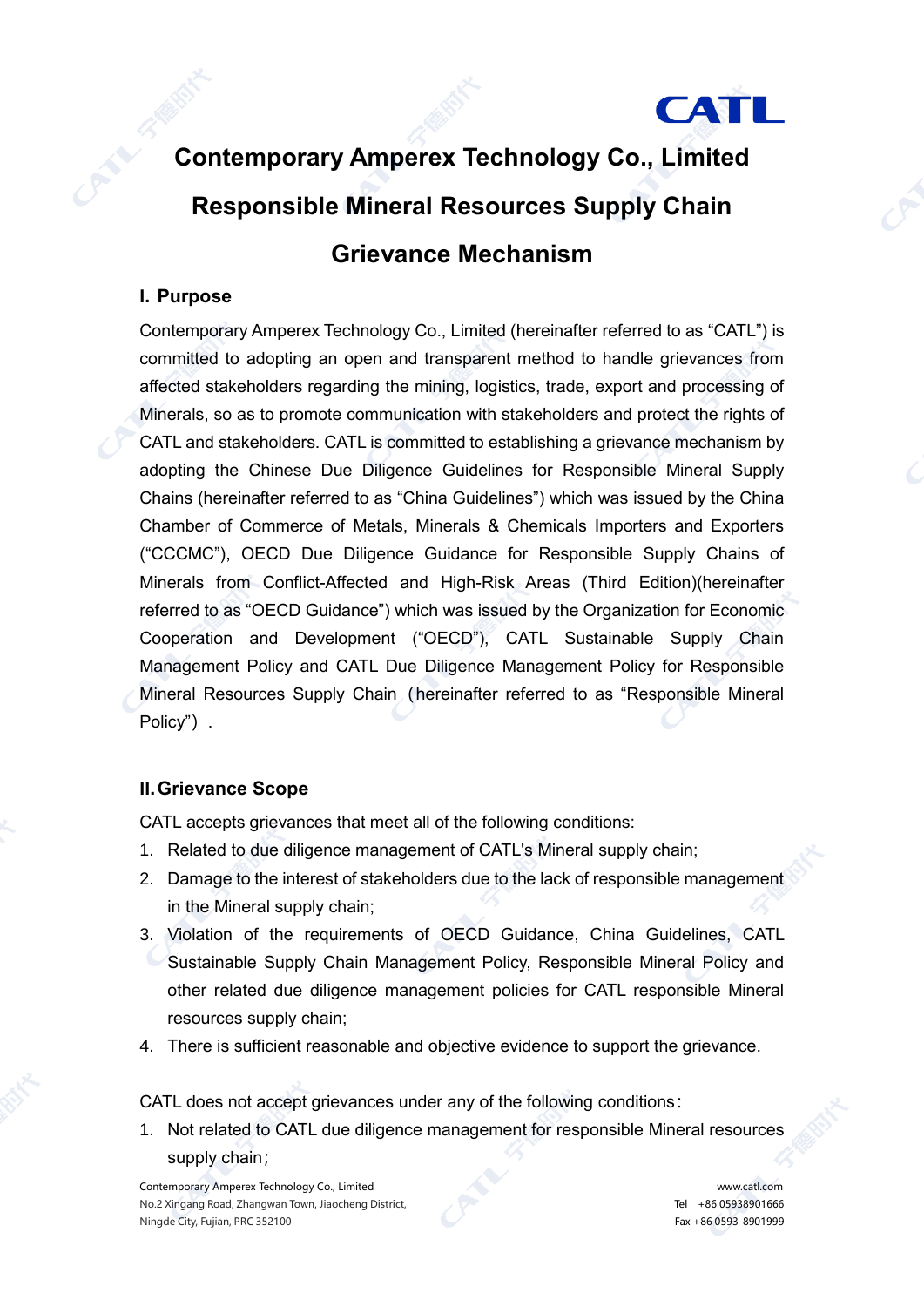

- 2. No sufficient evidence to support the grievance;
- 3. Malicious grievance;
- 4. If the grievance goes beyond the scope of CATL's internal mechanism, CATL shall not accept it. However, CATL would ask an external agency for assistance.

#### **III. Definition of Mineral**

Mineral shall mean Cobalt, Lithium, Nickel, Manganese, Graphite, Copper and Aluminum.

## **IV. Grievance Agency**

1. The Supplier Management Team of the Sourcing Department is responsible for receiving external grievances and reporting the information to the Supply Chain Sustainability Management Committee;

2. The Supply Chain Sustainability Management Committee will respond to grievances reported by stakeholders in a transparent manner, including grievances from any external source such as individuals, government organizations and relevant nongovernmental organizations.

### **V.Grievance Channel**

The public may send grievance information to the following email address:

### [CATL-SME@CATL.COM.](mailto:CATL-SME@CATLBATTERY.COM)

The grievance information shall include: name (may be anonymous), organization, occupation, address, telephone/fax/email address, a detailed description of the grievance content, and evidence supporting the content of the grievance. The complainants may request to have their identity remain confidential, but have to provide contact information. On the premise that a third party abides by the procedure, a third party could be appointed to submit a grievance.

### **VI. Grievance Handling**

After receiving grievances from the public, the Supplier Management Team of the Sourcing Department shall promptly report them to the Supply Chain Sustainability Management Committee; according to the grievance, the members of the Supply Chain Sustainability Management Committee shall be responsible for tracking and handling the grievance, and the Supplier Management Team shall assist in the investigation of the grievance. If necessary, the parties to the grievance may be required to conduct a dialogue for mediation, and CATL shall reply to the complainant